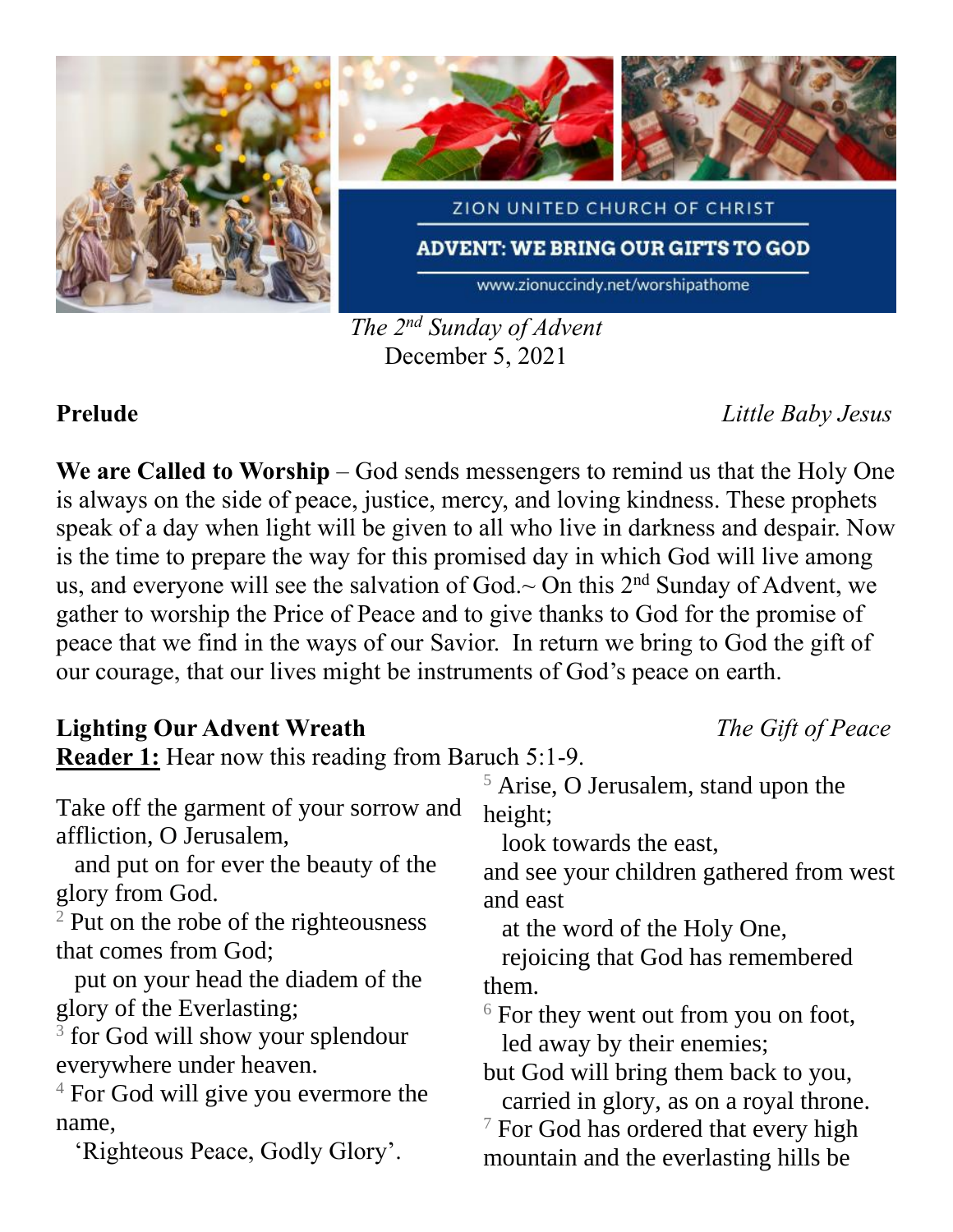made low

 and the valleys filled up, to make level ground,

 so that Israel may walk safely in the glory of God.

have shaded Israel at God's command.

 $9$  For God will lead Israel with joy, in the light of his glory, with the mercy and righteousness that come from him.

<sup>8</sup> The woods and every fragrant tree

**Reader 2:** In this time of preparing and waiting, we long for even just a glimpse of peace.

**Reader 3:** There's so much noise around us that disturbs any semblance of peace. **Reader 2:** All over the world and throughout this continent, country, state, city, town, village…

**Reader 3**:…we are hyper-aware of divisions and conflict that tear us apart.

**Reader 2**: Even in our own workplaces, schools, homes, and bodies, peace evades us.

**Reader 3**: We need the arrival of the One who provides everlasting peace.

**Reader 2**: And so, we are preparing the way and reading ourselves...

**Reader 3**:…to receive guidance and week courage…

**Reader 2**: To welcome a tiny and helpless little baby who changes the world...

**Reader 3**: And makes life possible for everyone.

(*Reader 1 lights another Blue candle*)

**Reader 2**: Good news, great joy, all the people!

**Reader 3:** We are peace-seeking and preparing.+

# **Sharing Our Joys and Concerns**

*You are welcome to send prayer requests to Pastor Sarah. Spend a few moments connecting with God and lifting up your prayers.*

# **A Time of Prayer**

**The Lord's Prayer** (unison)—Our Father, who art in heaven, hallowed be thy name, thy kingdom come, thy will be done, on earth as it is in heaven. Give us this day our daily bread. And forgive us our debts, as we forgive our debtors. And lead us not into temptation, but deliver us from evil. For thine is the kingdom, and the power, and the glory, forever. Amen.

# **We Welcome New Members**

*The Invitation and Introduction*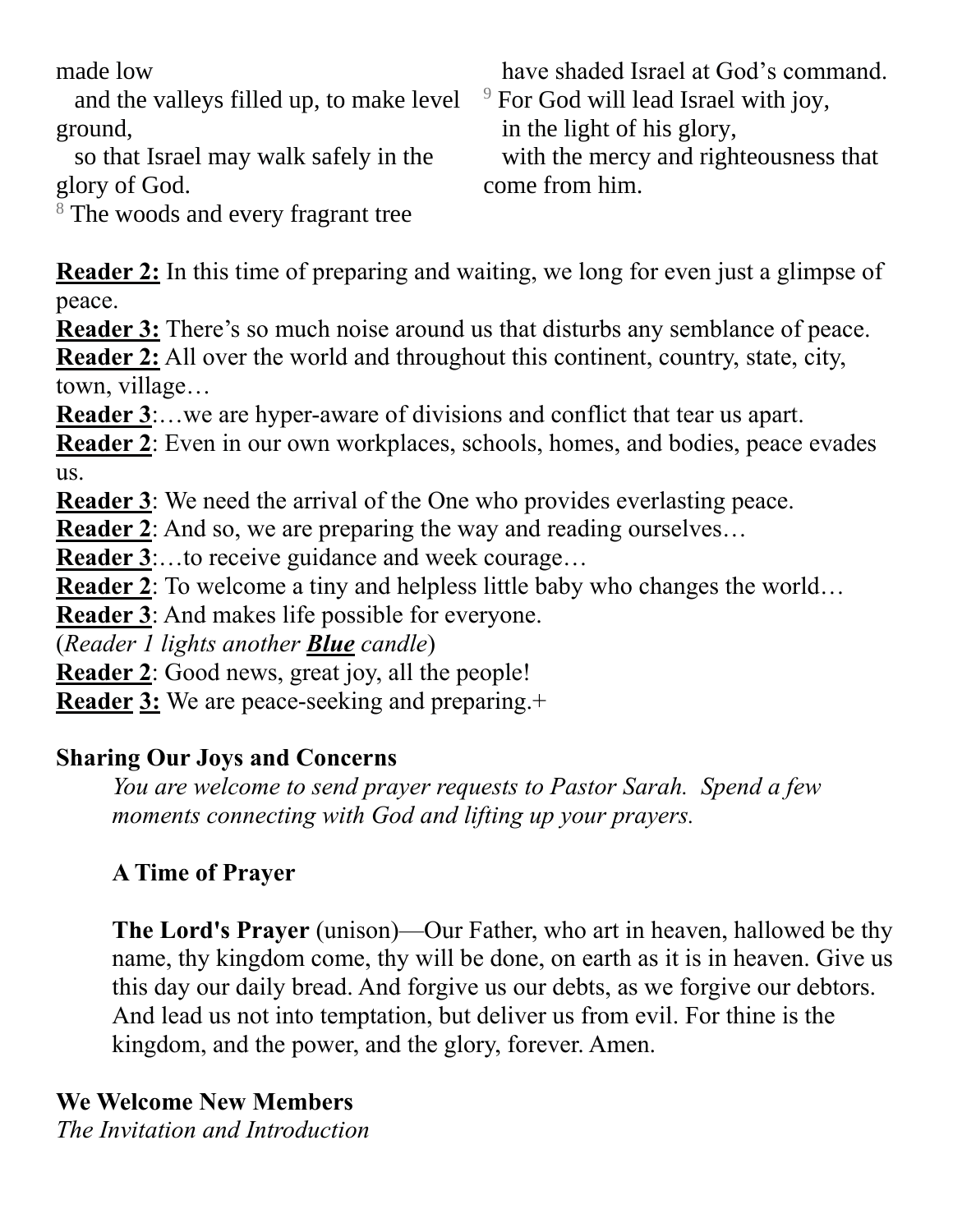I would like to invite Bob and June Brown to come forward to officially join us in membership here at Zion United Church of Christ. Bob first attended worship here at Zion the last Wednesday evening Lenten service we had before moving to virtual worship because of the pandemic, but they continued to worship with us online until we were all able to get back to in-person worship. Bob and June are long-time members of our wider UCC family, and Bob served as organist at Zion UCC in Newburgh, Indiana for many years. June was a Sunday School teacher and also served as church secretary for several years. They are joining us today as associate members so they can continue those important relationships with their church family back in Newburgh. We are so grateful they have found a home here at Zion.

# *Greeting*

Friends in Christ, we all are received into the church through the sacrament of baptism. Bob and June have found nurture and support in the midst of the family of Christ. Through prayer and discernment they have been led by the Holy Spirit to affirm their baptism and to claim in our presence their covenantal relationship with Christ and the members of the church. They are here for service to Jesus Christ, using the gifts which the Holy Spirit bestows.

# *The Sentences*

 You are no longer strangers and sojourners, but you are equally citizens with the saints and members of the household of God built upon the foundation of the apostles and prophets, Christ Jesus alone being the cornerstone, in whom the whole structure is joined together and grows into a holy temple in Christ; in whom you also are built into it for a dwelling place of God in the Spirit.

# *The Promises of the Candidates*

 Bob and June, do you desire to affirm you baptism into the faith and family of Jesus Christ? *I DO***.**

Do you renounce the powers of evil and desire the freedom of new life in Christ? *I DO.*

Do you profess Jesus Christ as Lord and Savior? *I DO.*

 Do you promise, by the grace of God, to be Christ's disciple, to follow the way of our Savior, to resist oppression and evil, to show love and justice, and to witness to the work and word of Jesus Christ as best you are able? *I PROMISE, WITH THE HELP OF GOD.*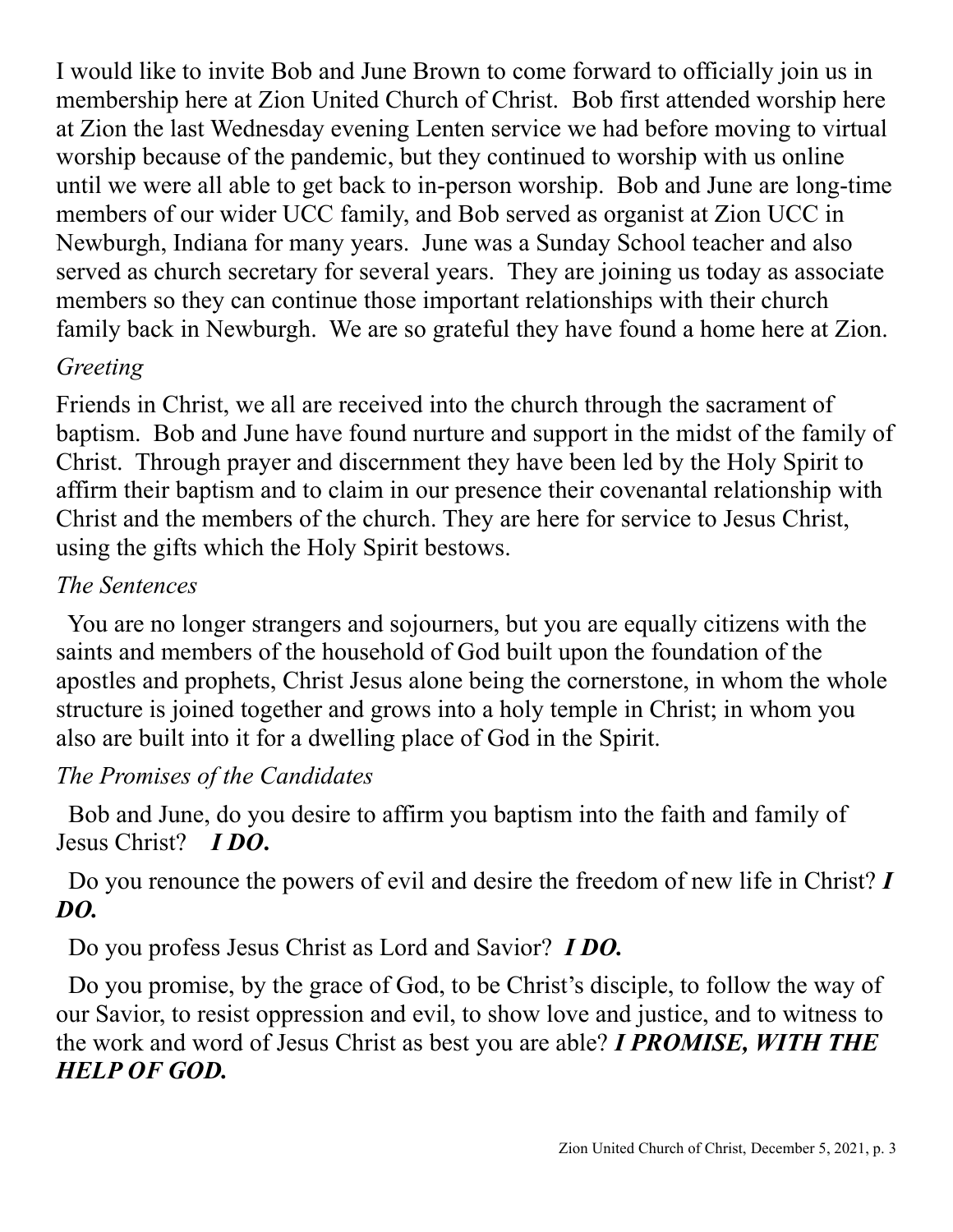Do you promise, according to the grace given you, to grow in the Christian faith and to be a faithful member of the church of Jesus Christ, celebrating Christ's presence and furthering Christ's mission in all the world? *I PROMISE, WITH THE HELP OF GOD.*

*The Statement of Faith of the United Church of Christ* [In Unison]

**We believe in you, O God, Eternal Spirit, God of our Savior Jesus Christ and our God, and to your deeds we testify:**

 **You call the worlds into being, create persons in your own image, and set before each one the ways of life and death.**

 **You seek in Holy love to save all people from aimlessness and sin.**

 **You judge people and nations by your righteous will declared through prophets and apostles.**

 **In Jesus Christ, the man of Nazareth, our crucified and risen Savior, you have come to us and shared our common lot, conquering sin and death and reconciling the world to yourself.**

**You bestow upon us your Holy Spirit, creating and renewing the church of Jesus Christ, binding in covenant faithful people of all ages, tongues, and races.**

 **You call us into your church to accept the cost and joy of discipleship, to be servants in the service of others, to proclaim the gospel to all the world and resist the powers of evil, to share in Christ's baptism and eat at his table, to join him in his passion and victory.**

 **You promise to all who trust you forgiveness of sins and fullness of grace, courage in the struggle for justice and peace, your presence in trial and rejoicing, and eternal life in your realm which has no end. Blessing and honor, glory and power be unto you. Amen.**

 By your baptism you were made one with us in the body of Christ, the church. Today we rejoice in your pilgrimage of faith which has brought you to this time and place. We give thanks for every community of faith that has been your spiritual home, and we celebrate your presence in this household of faith.

## *The Question About Participation*

 Do you promise to participate in the life and mission of this family of God's people, sharing regularly in the worship of God and enlisting in the work of this local church as it serves this community and the world?

# *I PROMISE, WITH THE HELP OF GOD.*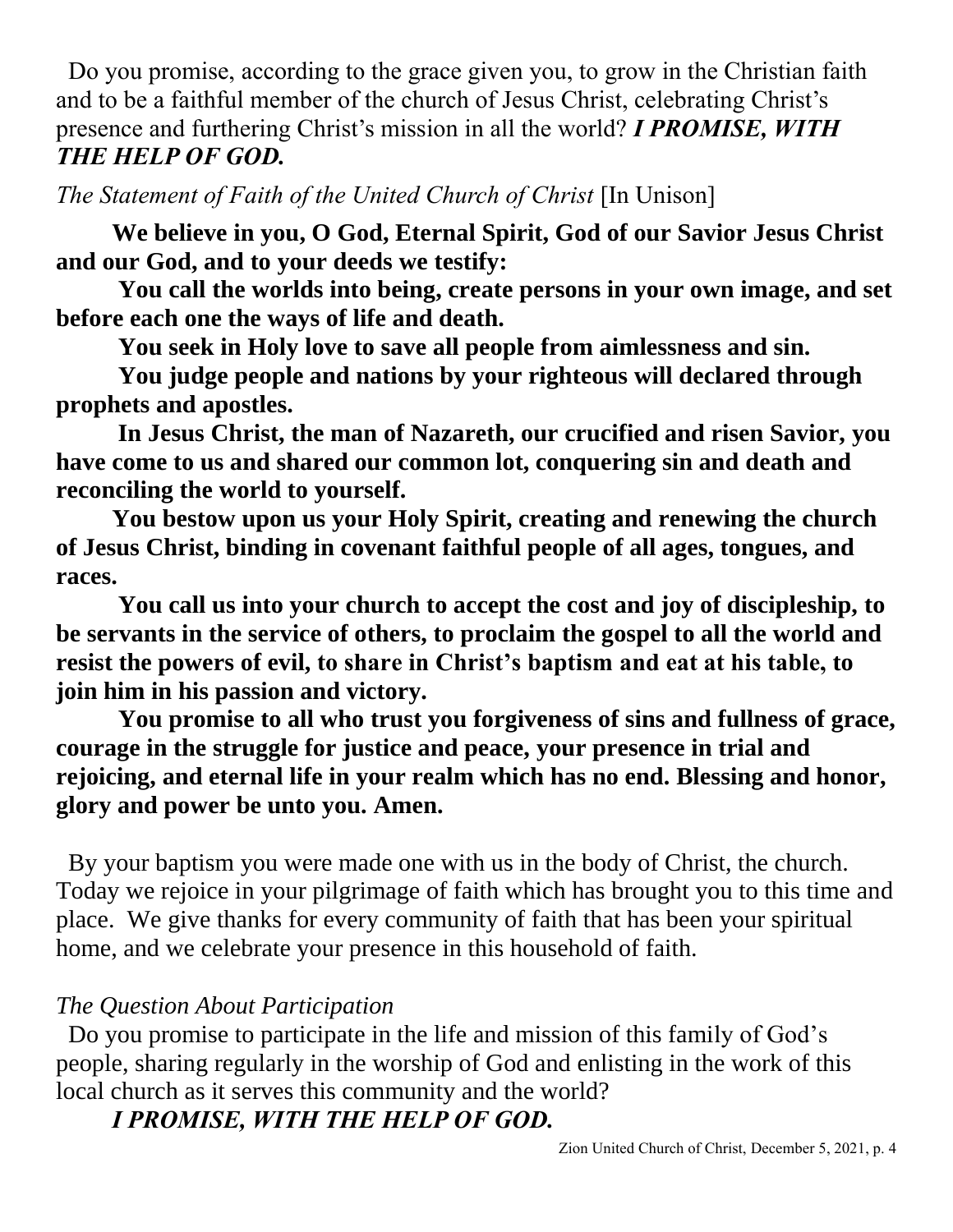### *The Welcome and Reception*

 Let us, the members of Zion United Church of Christ express our welcome and affirm our mutual ministry in Christ. We welcome you with joy in the common life of this church. We promise you our friendship and prayers as we share the hopes and labors of the church of Jesus Christ. By the power of the Holy Spirit may we continue to grow together in God's knowledge and love and be witnesses of our risen Savior. In the name of Jesus Christ, and on behalf of Zion United Church of Christ, we extend to you the hand of Christian love, welcoming you into the company of this local church.

#### *The Prayer*

 O God, we praise you for calling us to faith and for gathering us into the church, the body of Christ. We thank you for your people gathered in this local church and rejoice that you have increased our community of faith. Together may we live in the Spirit, building one another up in love, sharing in the life and worship of the church, and serving the world for the sake of Jesus Christ. Amen.

*The Benediction*: Go in the peace of Christ. Amen.

#### **We Hear God's Word** Luke 3:1-6 *(NRSV)*

In the fifteenth year of the reign of Emperor Tiberius, when Pontius Pilate was governor of Judea, and Herod was ruler of Galilee, and his brother Philip ruler of the region of Ituraea and Trachonitis, and Lysanias ruler of Abilene, <sup>2</sup>during the high-priesthood of Annas and Caiaphas, the word of God came to John son of Zechariah in the wilderness.  ${}^{3}$ He went into all the region around the Jordan, proclaiming a baptism of repentance for the forgiveness of sins, <sup>4</sup> as it is written in the book of the words of the prophet Isaiah,

'The voice of one crying out in the wilderness:

"Prepare the way of the Lord,

make his paths straight.

 $<sup>5</sup>$  Every valley shall be filled,</sup>

and every mountain and hill shall be made low,

and the crooked shall be made straight,

and the rough ways made smooth;

 $6$  and all flesh shall see the salvation of God."

## **Meditation** *The Gift of Courage*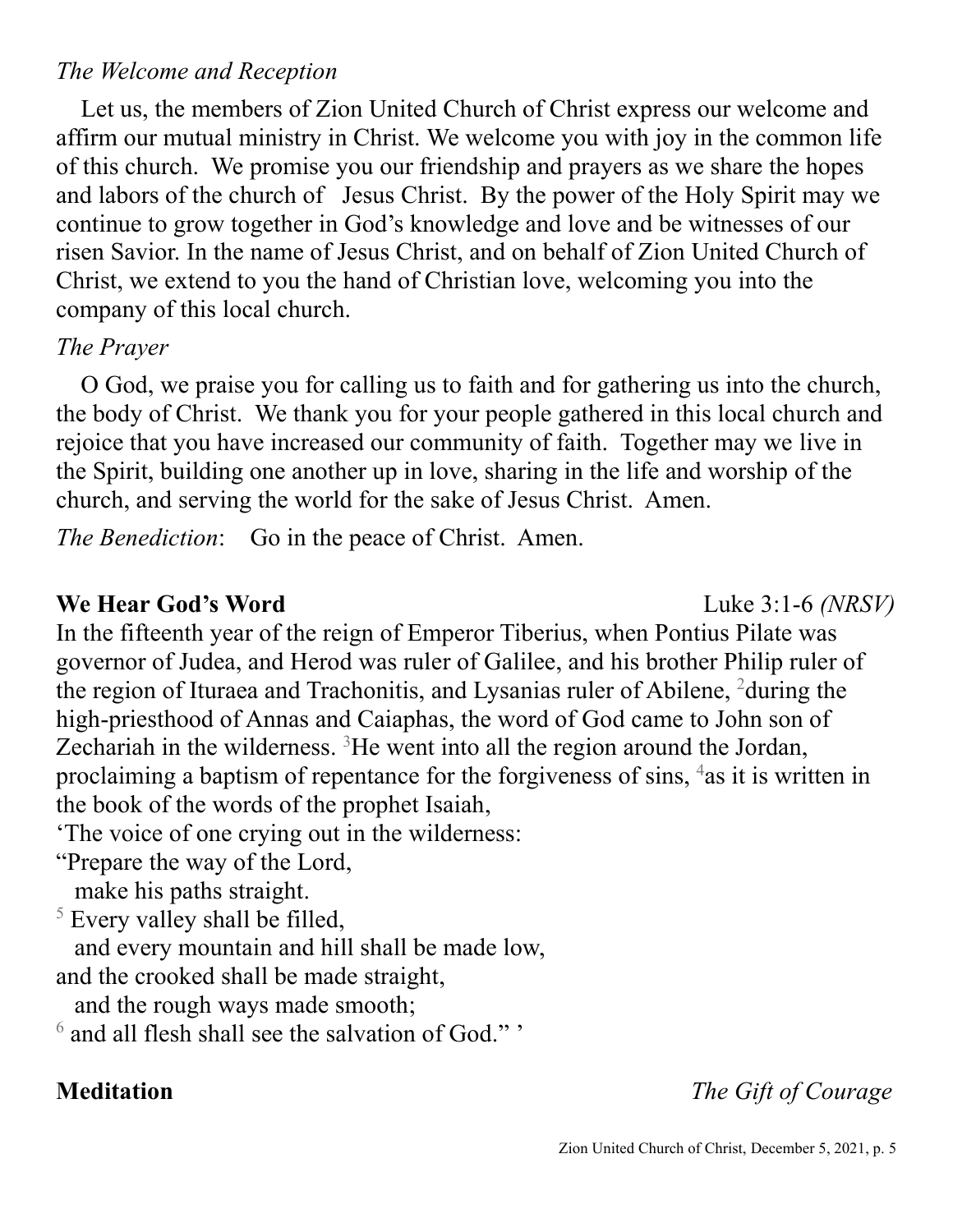### **We Gather at the Table**



**Set Your Place at the Table**—Communion was first celebrated in the homes of those in the early church. Friends and family would gather together to pray, singing songs, and break bread. We carry on that tradition today. Whatever you have on hand to celebrate communion will work just fine, because this ancient ritual is not about what we use for this meal or where we partake of it. Instead, it is about the act of remembrance. So, gather around the table, prepare your place, and remember that Christ is in our midst.

**Our Invitation—**God's love was made incarnate in the gift of our Savior. Here at Christ's table, we get a glimpse of God's kingdom, where the Prince of Peace welcomes all we desire to know his grace and mercy to feast together as one. Here we gather, not as enemy or stranger, but as friend, neighbor, family.

**The Words of Institution**—On the night when Jesus was to be betrayed, he gathered with his friends in that upper room to celebrate the Passover meal, a meal of remembrance of the liberation of God's people from slavery in Egypt, a journey that would lead them deep into the wilderness. After the meal was over, Jesus took the bread that was left, broke it, blessed it, and said, "Take and eat, this is my body broken for you." In the same way, he took the cup, the fruit of the vine, and pouring it out he said, "This is the cup of the new covenant, my blood shed for you and the forgiveness of sins. As often as you eat this bread and drink this cup, remember me." Today, we remember Christ's body broken for us and blood shed for us as bread is transformed into mercy and wine into compassion. As we prepare to receive this holy meal, let us ready our hearts by confessing our sins to God. Let us pray.

**Our Confession**— We are thrilled to welcome the coming Christ child into our midst! Preparations are underway, and yet they sometimes block God's path to our hearts and clutter our ability to fully perceive the Gift of this season. We lose ourselves in the competitive clutches of the accumulation of things. We measure our worth against productivity and busyness, deepening our disconnection from God and each other. Forgive us, God of Peace. Remove the glamourous illusions that prevent us from being holy and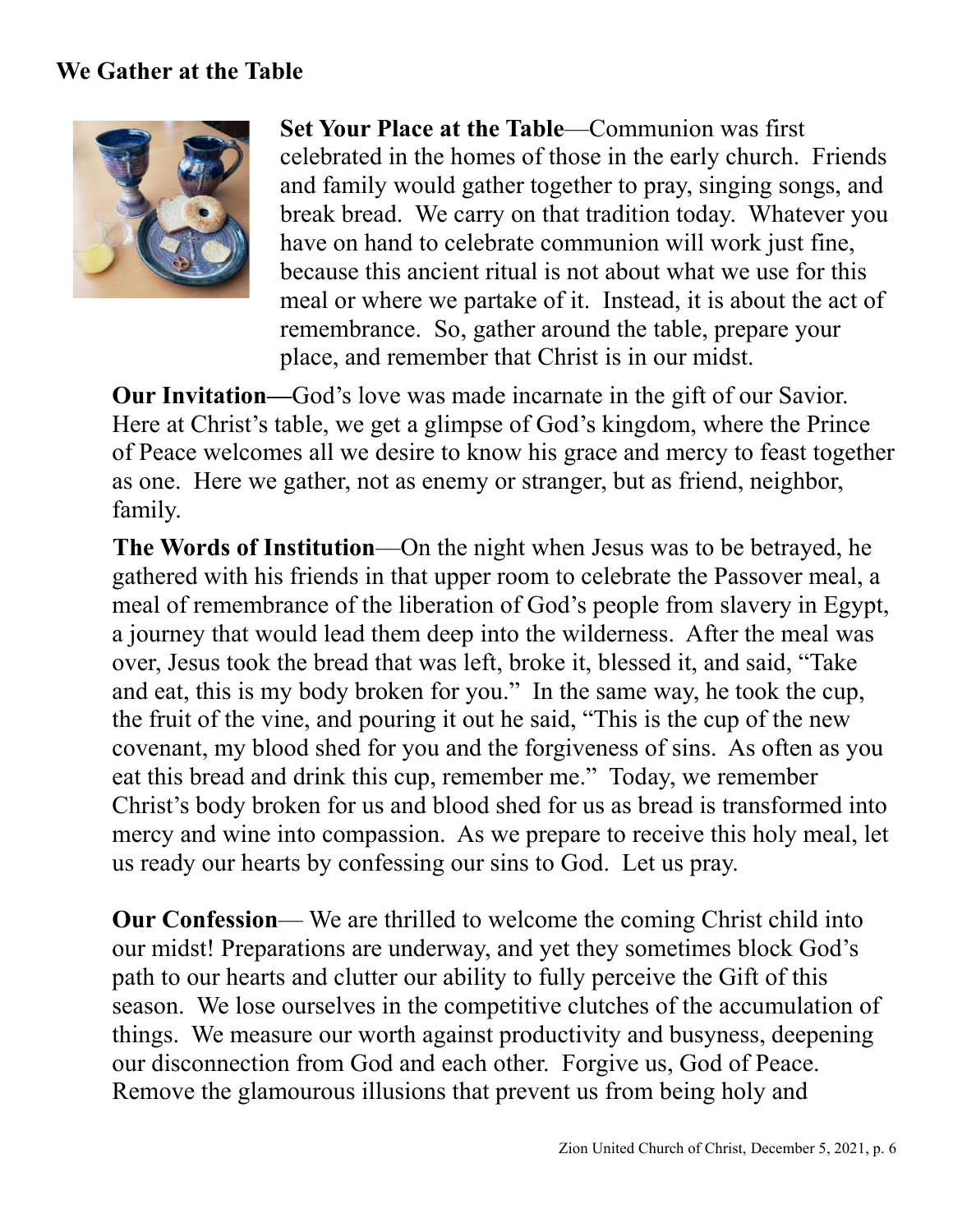whole…Hear now our prayers for healing and restoration…(a time for silent confession)…+

**Assurance of Grace—** Unending peace awaits us! You, God, are tender and merciful. You unrelentingly draw us deeper into your serenity, saving us from our own chaos. Good news, great joy, all the people!+ Know that this day, you are forgiven. Thanks be to God. Amen.

**Blessing Our Meal**— Pour out your Holy Spirit on us, and on these gifts of bread and wine. Make them be for us the body and blood of Christ, that we may be the body of Christ to a world that sits too often in gloom and fear. Creator of all, Light of the world, Spirit of truth, you are the one God to whom we offer our praise and our thanks. Amen.~

**We Share the Bread and the Cup**  $-$  As you eat the bread, remember, "This is the body of Christ broken for you." Take and eat. As you drink the cup, remember, "This is the blood of Christ shed for you and the forgiveness of sins." Take and drink.

**We Give Thanks**—Almighty God, we give you thanks for the gift of our Savior's presence in the simplicity and splendor of this holy meal. Unite us with all who are fed by Christ's body and blood that we may faithfully proclaim the good news of your love and that your universal church may be a rainbow of hope in an uncertain world; through Jesus Christ our Redeemer. Amen.+

## **We Respond to God's Word with Our Giving**

**Invitation—** Through our giving, we can be messengers of the Good News, providing peace to all the people. We cheerfully open our wallets, purses, pockets, apps, and hearts to give what God has first gifted to us.+

**December Benevolence— The Christmas Fund has been caring for** active and retired clergy and lay employees of the United Church of Christ for over 100 years, providing emergency grants, supplementation of small annuities and health premiums, and Christmas "Thank You" gift checks each December to our lowerincome retirees. United Church of Christ congregations and members